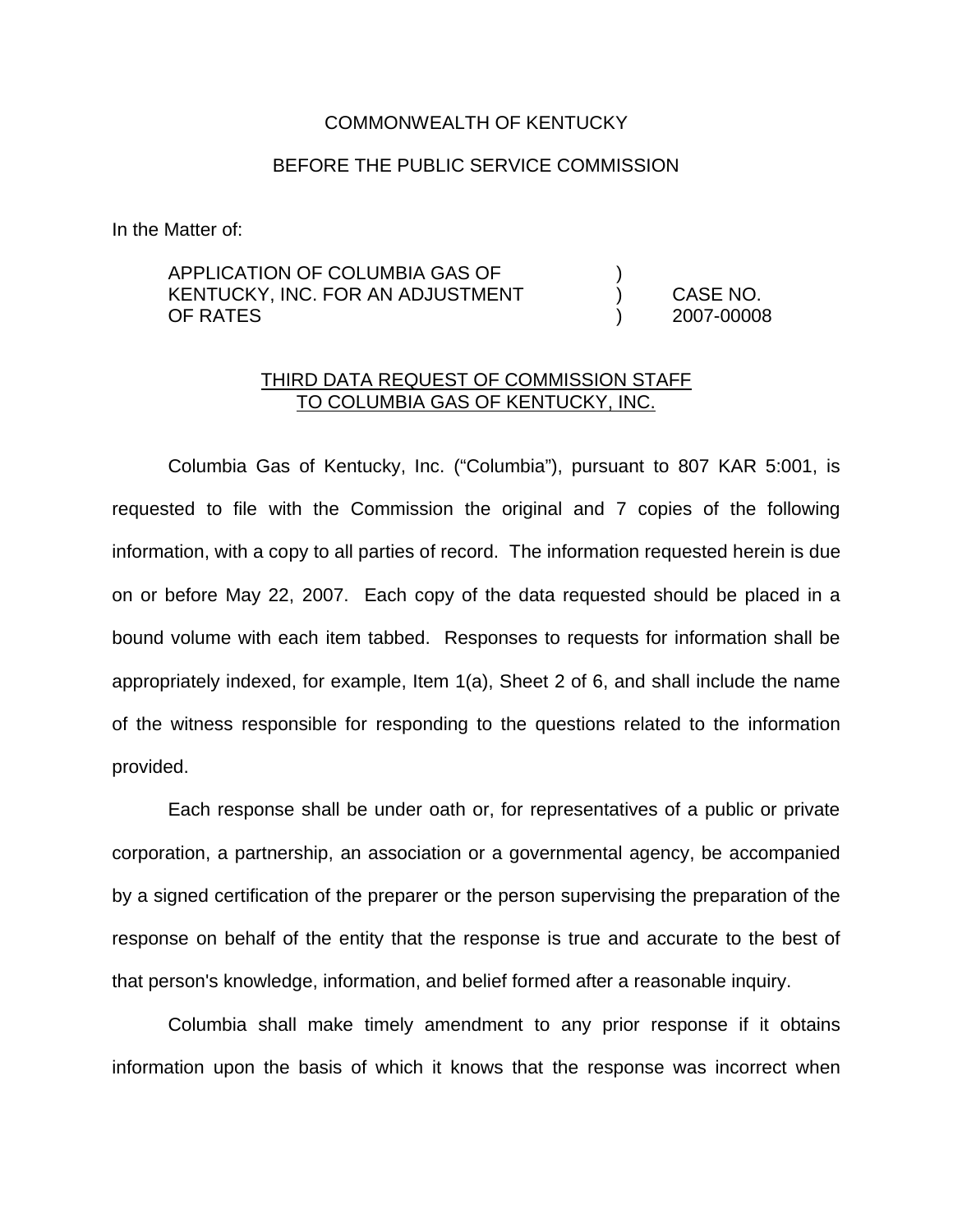made, or though correct when made, is now incorrect in any material respect. For any request to which Columbia fails to furnish all or part of the requested information, Columbia shall provide a written explanation of the specific grounds for its failure to furnish.

Careful attention shall be given to copied material to ensure its legibility. When the requested information has been previously provided in this proceeding in the requested format, reference may be made to the specific location of that information in responding to this request. When applicable, the requested information shall be provided for total company operations and jurisdictional operations, separately.

1. Refer to the response to the Commission Staff's Second Data Request dated April 10, 2007 ("Staff's Second Request"), Item 1.

a. In Item 1(a) Columbia was requested to explain in detail why the rate base and capital presented in the Application, Tab 27, did not agree with Schedules B-1 and J-1. While Columbia submitted a corrected schedule for Tab 27 that agrees with the referenced schedules, it did not provide the requested explanation of why the schedules did not agree. Provide the originally requested explanation.

b. In Item 1(b) Columbia was requested to provide the originally requested reconciliation of rate base and capital, starting with the proposed rate base, then listing and identifying all reconciling items, and concluding with the proposed capital. The response indicates that the corrected schedule for Tab 27 is the reconciliation. Neither the original version of the schedule provided with Tab 27 nor the corrected version of that schedule provides the requested reconciliation of rate base and capital. Provide the reconciliation as requested in Item 1(b).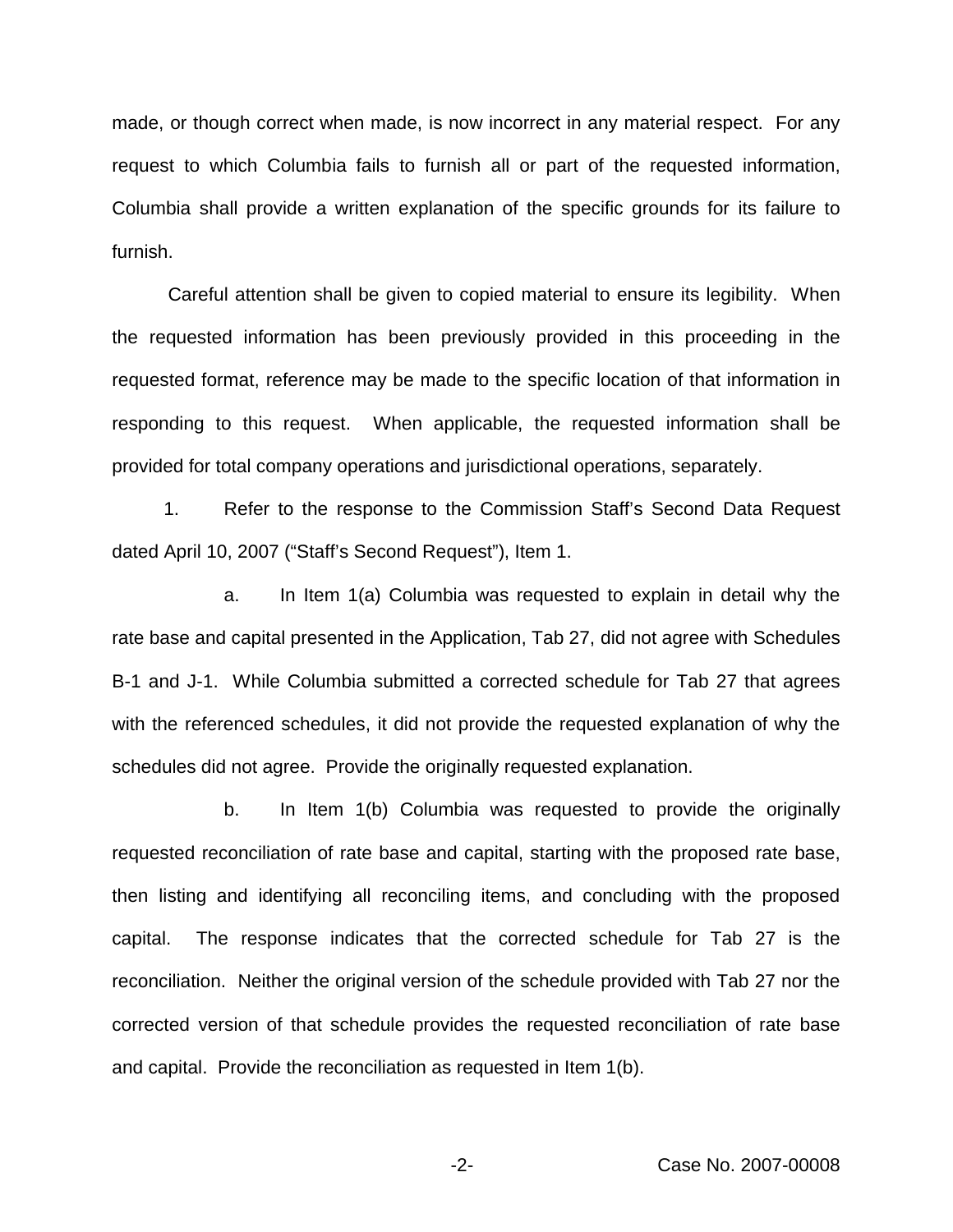2. Refer to the response to the Staff's Second Request, Item 2(b). The request identified specific account numbers and sought information about the accounts. As part of the request, Columbia was to describe the account and the activity recorded in each account. This information was omitted from the response. Provide the originally requested information.

3. Refer to the response to the Staff's Second Request, Item 5(b). Several of the responses to Item 5(b) refer to "estimates of other gas utilities" and "expectations within the gas industry."

a. Provide copies of the estimates of other gas utilities that were utilized by Mr. Spanos to develop his depreciation rate recommendations. Indicate the sources of these estimates.

b. Provide the source(s) for the "expectations within the gas industry" relied upon to develop the proposed depreciation rates and include copies of any documentation of these expectations.

4. Refer to the response to the Staff's Second Request, Item 10. The response indicates that all the past replacement of bare steel ("BS") pipes was based on historical leakage. Will the proposed Accelerated Main Replacement Program ("AMRP") follow the same pattern in replacing the BS pipes or will selected areas be chosen for each contract? If selected areas would be chosen, when will Columbia be able to provide the information to the Commission with adequate maps and construction data?

5. Refer to the response to the Staff's Second Request, Item 11. Since Columbia has been assuming ownership after replacing the customer's service line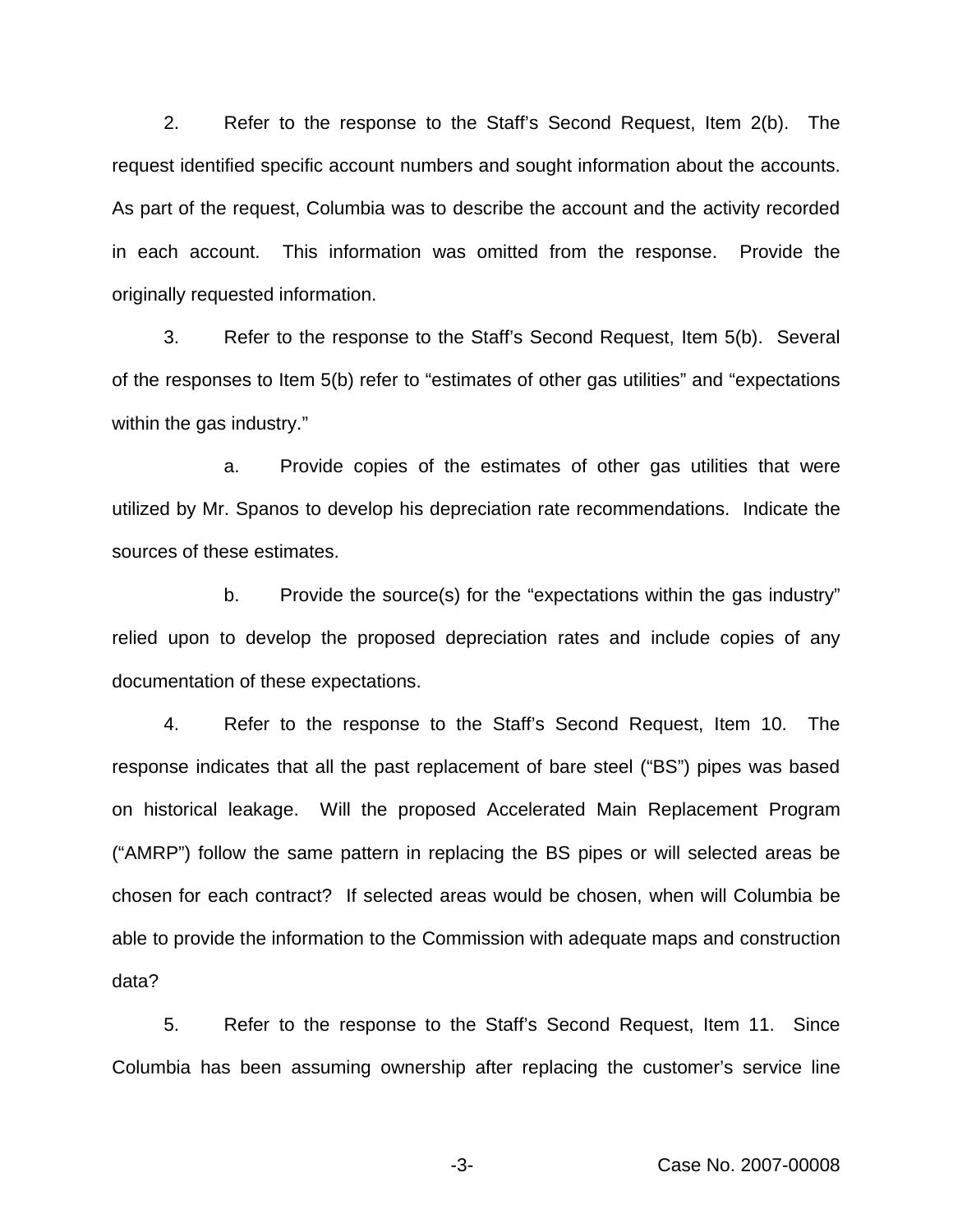since November 10, 1988, what makes the replacement of customer's BS service lines appropriate to include in the AMRP program? Is Columbia requesting to revoke its request of ownership of service lines after replacing them?

6. Refer to the response to the Staff's Second Request, Item 14.

a. Resubmit Attachment 1 without the shading of information.

b. Columbia was requested to provide the workpapers, calculations, and assumptions used to determine the \$9.9 million annual investment in the AMRP. Attachment 1 is a one-page sheet summarizing cost and data on various mains and services. It does not readily present how the \$9.9 million annual investment was determined. Provide the originally requested information. In addition, clearly show how the \$9.9 million annual investment was determined.

7. Refer to the response to the Staff's Second Request, Item 15. Identify the sources of the data used to develop the information presented in the response to Item 14, Attachment 1. For all sources that were outside of Columbia, state whether the information was prepared specifically for Columbia's situation or if the information reflected the experience of other gas utilities.

8. Refer to the response to the Staff's Second Request, Item 20(a). In this response is the statement "It was thought that the NiSource affiliates would have a similar approach to their bare steel and cast iron replacement program and we wanted to compare Columbia to its peers within its industry." Was this assumption verified? Explain the response.

9. Refer to the response to the Staff's Second Request, Item 21. What does Mr. Humphries mean by "Review of the example companies indicate that 20 years is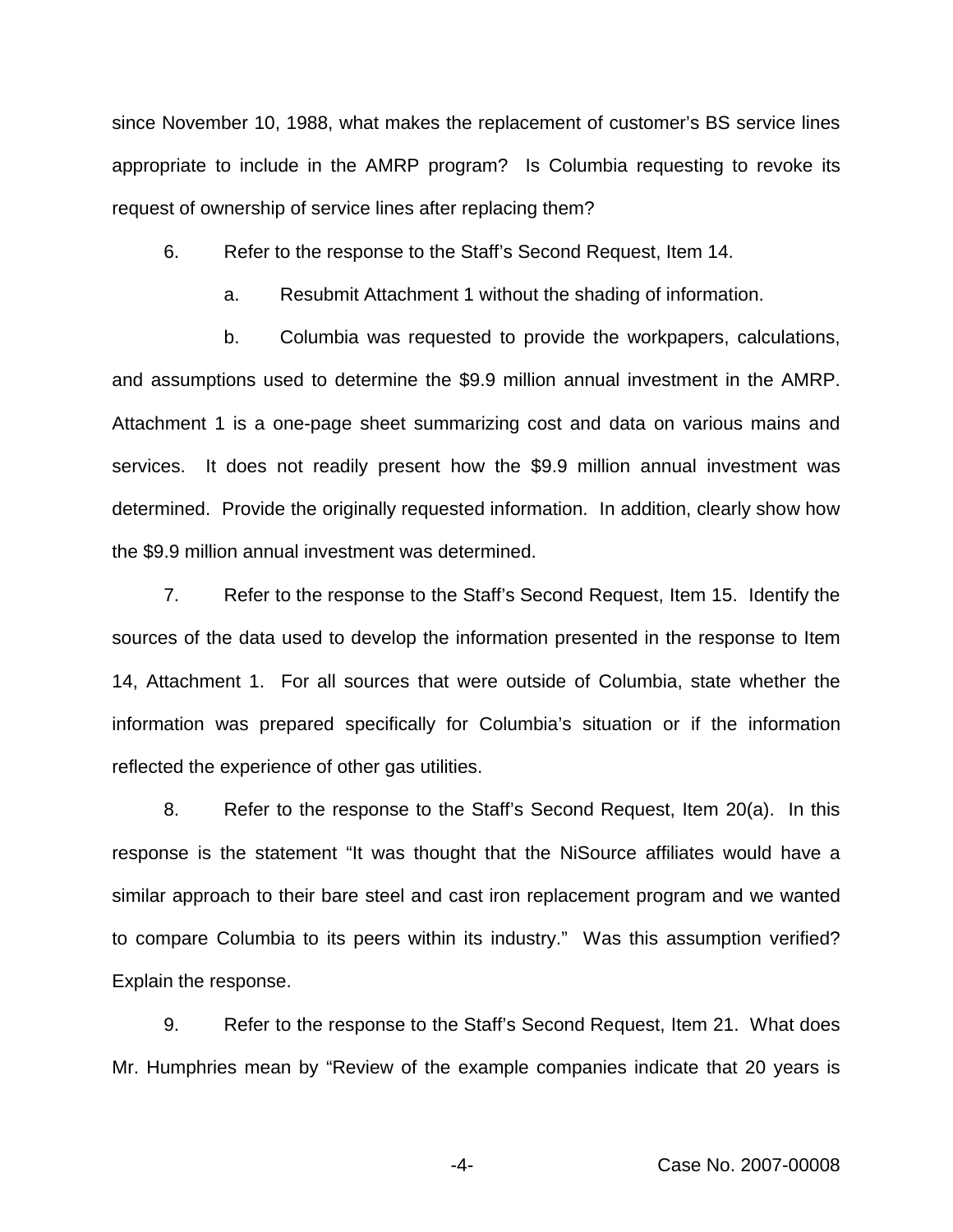regarded as an appropriate schedule." Explain the basis of your study for the 20-year replacement and which portion of the work will have the priority of the 5 percent of the total replacement every year for 20 years. Example: Is it the function of the line, size, pressure, number of leaks per year, zoning, age, service territory, costs, etc?

10. Refer to the response to the Staff's Second Request, Item 23. Does Stone and Webster intend to provide regression analysis? If yes, when?

11. Refer to the response to the Staff's Second Request, Item 24. Does Columbia presently have a program of larger main replacement work? If yes, provide briefly the process of the work.

12. Refer to the response to the Staff's Second Request, Item 27. Figure 2 shows total leaks due to corrosion from 1990 to 2006 were 6,532 with 5,982 leaks from BS pipes. Figure 5 shows that BS-miles in 1998 were 578 miles and in 2006 were 509 miles. Has Columbia replaced 69 miles of BS pipes during 1998-2006? Explain.

13. Refer to the response to the Staff's Second Request, Item 28. Since Columbia maintains maps according to the type of pipes, provide a file on CD-ROM of the maps of all the BS and cast iron mains in Columbia's system.

14. Refer to the response to the Staff's Second Request, Item 29(f). Provide the returned check charge that Columbia's bank assesses.

15. Refer to the response to the Staff's Second Request, Item 34.

a. Was the proposed Post In-Service Carrying Charges ("PISCC") the only alternative considered to address the "negative impact major construction projects have on net income in between rate cases"? Explain the response. If additional alternatives were considered, include a description and discussion of each alternative.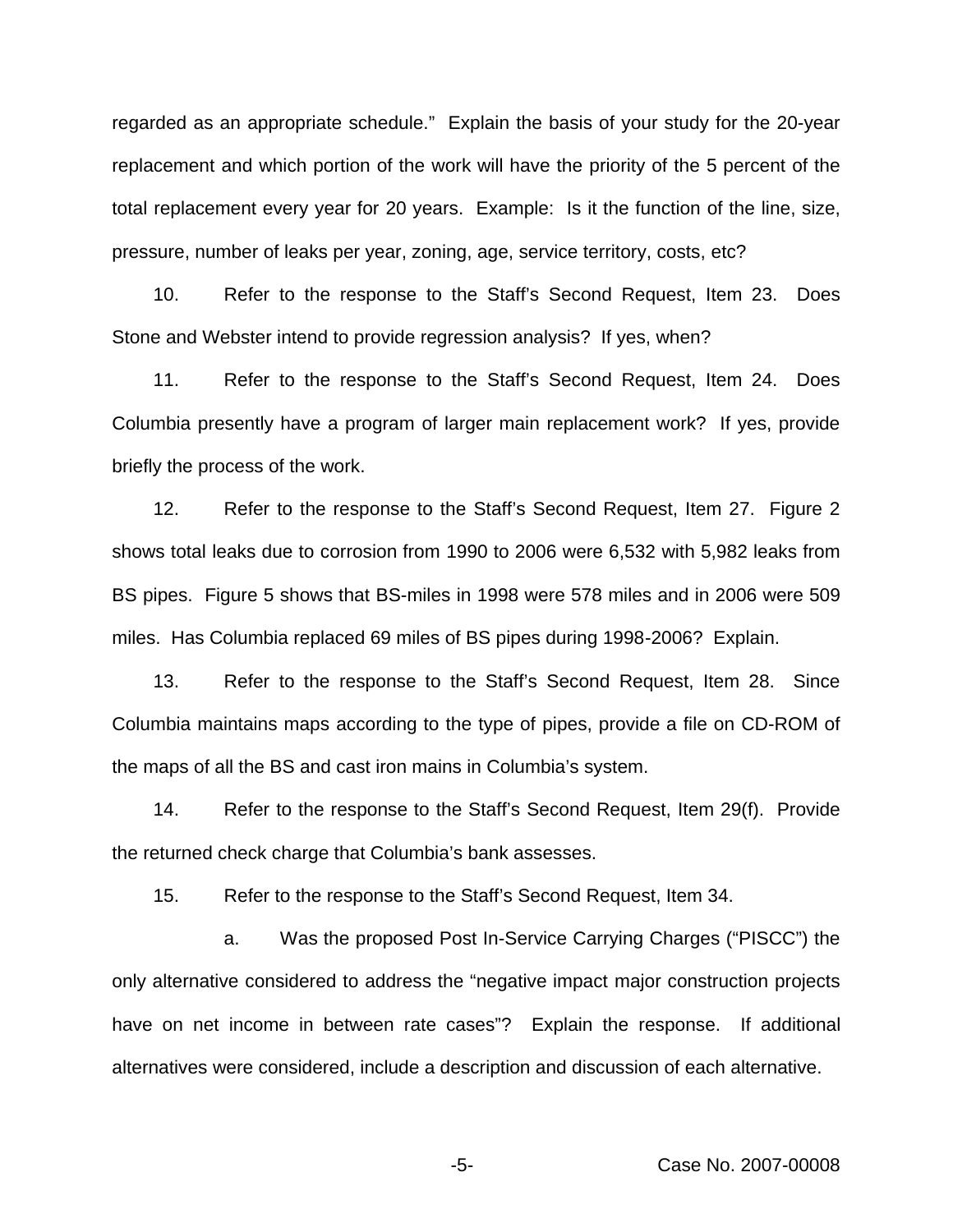b. Compare and contrast the regulatory climate for local distribution natural gas companies in Kentucky and Ohio. Include a discussion of the role of PISCC in both states.

16. Refer to the response to the Staff's Second Request, Item 35.

a. Provide the actual wage rate increase percentages effective on March 2007.

b. Provide a revised Schedule D-2.2 that reflects the actual wage increase percentages granted in March 2007. Include all workpapers, calculations, and assumptions utilized to determine the adjustment.

c. Provide the job scope levels, corporate goals, business goals, and a sample of individual goals in effect for Columbia's Corporate Incentive Plan for calendar years 2005, 2006 and 2007.

17. Refer to the response to the Staff's Second Request, Item 36.

a. Has the closing of Columbia's Lexington customer contact center been recognized as an adjustment in the test year?

(1) If yes, indicate where in the proposed adjustments this closing has been reflected.

(2) If no, provide an itemized list of all the test-year costs associated with the Lexington customer contact center. Explain in detail why an adjustment to reflect this cost reduction was not proposed.

b. On Schedule D-2.8 Columbia has proposed to amortize the IBMrelated one-time restructured contract costs over a period of 3 years. The response to Item 36 indicates that the initial term of the IBM contract is 10 years. Explain in detail

-6- Case No. 2007-00008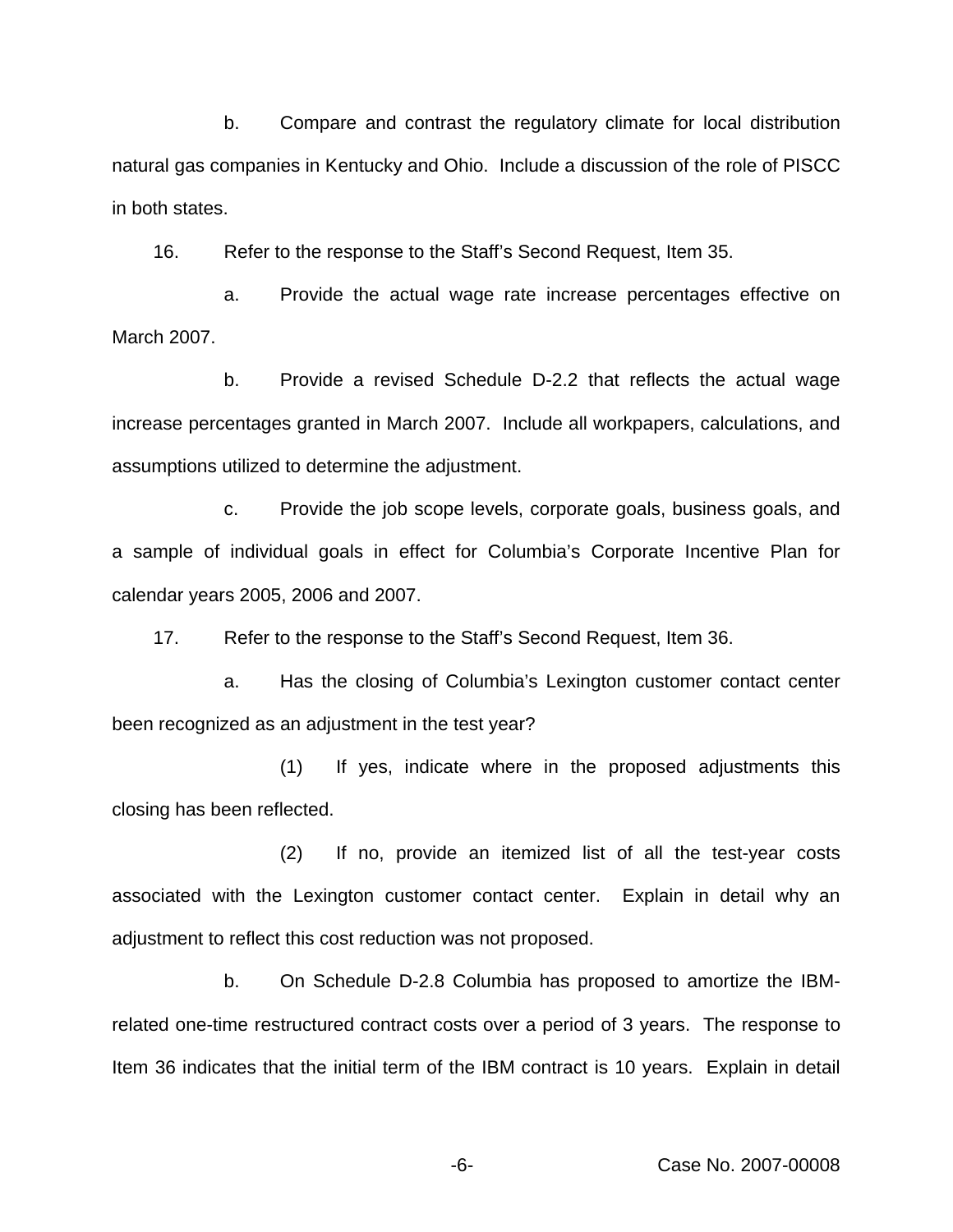why a 3-year amortization is more appropriate than a 10-year amortization of the IBMrelated one-time costs.

18. Refer to the response to the Staff's Second Request, Item 53(b).

a. Did Columbia propose any revisions to its existing Weather Normalization Adjustment ("WNA") tariff to reflect the calculations discussed in the response to Item 53(b)? Explain the response.

b. Provide a revised WNA tariff that reflects the utilization of 20-year weather normals rather than 30-year normals.

19. Refer to the response to the Staff's Second Request, Item 54(a). The response notes that the Heating Degree Days ("HDD") data for the Lexington weather station were examined. Is the recommendation to use a 20-year average of HDD data based on weather observations from Lexington only?

a. If yes, explain in detail why only HDD data from Lexington was utilized.

b. If no, identify the other weather stations included in the HDD data collection.

20. Refer to the Direct Testimony of William M. Gresham, page 8, and the response to the Staff's Second Request, Item 55. Indicate whether Columbia agrees with the following statements related to Tables 1 and 2 reflecting the 15-year, 20-year, and 25-year averages. If Columbia disagrees, explain why it disagrees.

a. Refer to Table 1. For both the 1980-2005 and 1990-2005 periods, the "Better 1-year Predictor" in terms of the highest frequency of "Lowest Absolute Error" comes from the 20-year averages.

-7- Case No. 2007-00008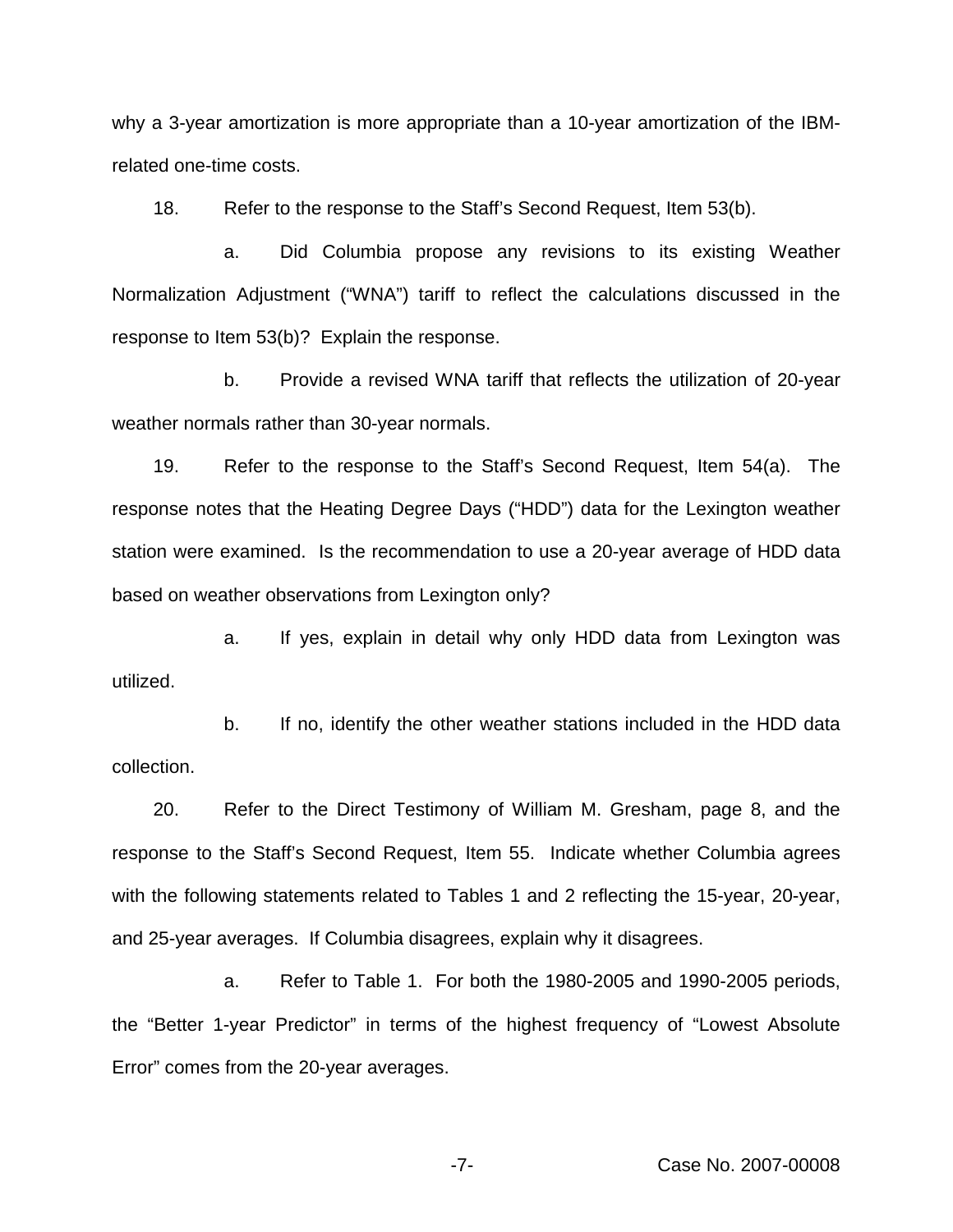b. For the 1980-2005 period, the "Better 5-year Predictor" in terms of the highest frequency of "Lowest Absolute Error" comes from the 15-year and 20-year averages.

c. For the 1990-2005 period, the "Better 5-year Predictor" in terms of the highest frequency of "Lowest Absolute Error" comes from the 15-year and 25-year averages.

d. Refer to Table 2. For annual changes in averages for the period 1980-2005, the lowest percentage comes from the 20-year and 25-year averages.

e. For annual changes in average for the period 1980-2005, the lowest percentage maximum change comes from the 25-year averages.

f. If stability is a criterion in determining the appropriate period of HDD data to utilize, would Columbia agree that the 25-year average is as good as the 20-year average proposed by Columbia? Explain the response.

21. Refer to the response to the Staff's Second Request, Item 58.

a. What is the funding status of Columbia's defined benefit postretirement plan as of test-year end?

b. Provide copies of the referenced guidance issued by the Federal Energy Regulatory Commission.

22. Refer to the response to the Staff's Second Request, Item 64(b). Based upon the procedural schedule for this case, would Columbia agree that the final decision would probably be entered by the Commission after June 30, 2007? If Columbia agrees, provide the originally requested information for Item 64(b).

23. Refer to the response to the Staff's Second Request, Item 65(a).

-8- Case No. 2007-00008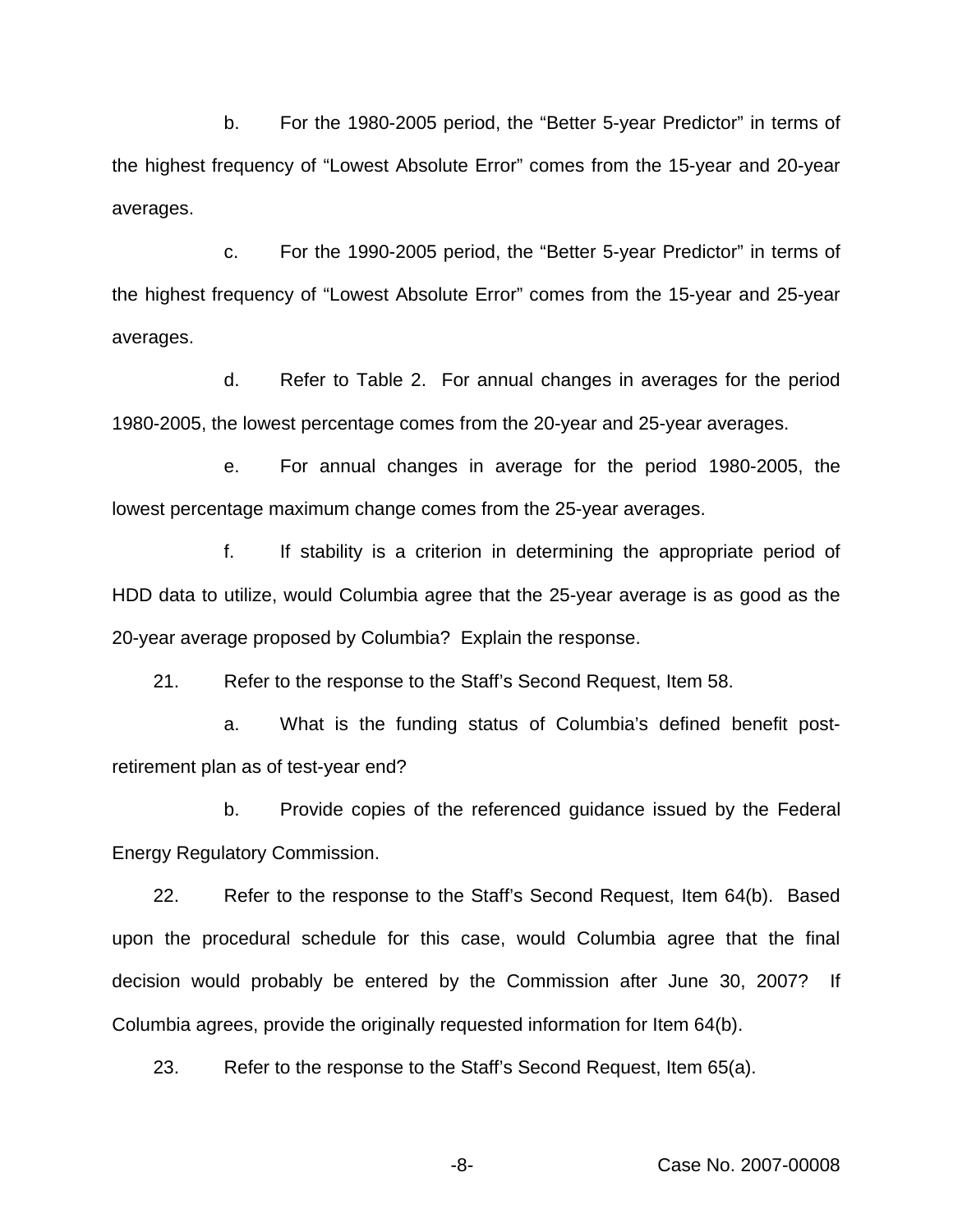a. Provide a schedule listing the types of utility plant in service that comprise the \$416,315 balance.

b. Explain why utility plant that was in service as of test-year end was still carried on the books of Columbia as construction work in progress.

24. Refer to the response to the Staff's Second Request, Item 70.

a. Is the number of union employees and the number of hours worked by those employees of Columbia as of December 1, 2007 known at this time? Explain the response.

b. Does Mr. Humrichouse agree that Columbia submitted this rate application utilizing a historic test year?

c. Explain how Columbia's proposal to recognize a wage rate increase that is scheduled to occur 15 months past the test-year end is consistent with the rate-making concept known as the matching principle.

25. Refer to the response to the Staff's Second Request, Item 74. Columbia was requested, for the second time, to provide comparative schedules showing by months for the test year and the year preceding the test year the total company balance in each gas plant and reserve account or subaccount included in Columbia's chart of accounts. Columbia submitted plant account and subaccount information in four attachments to the response in Item 74. However, the requested comparison of account balances was not provided, as was requested originally in the Commission Staff's First Data Request dated January 25, 2007, Item 16, and in Item 74.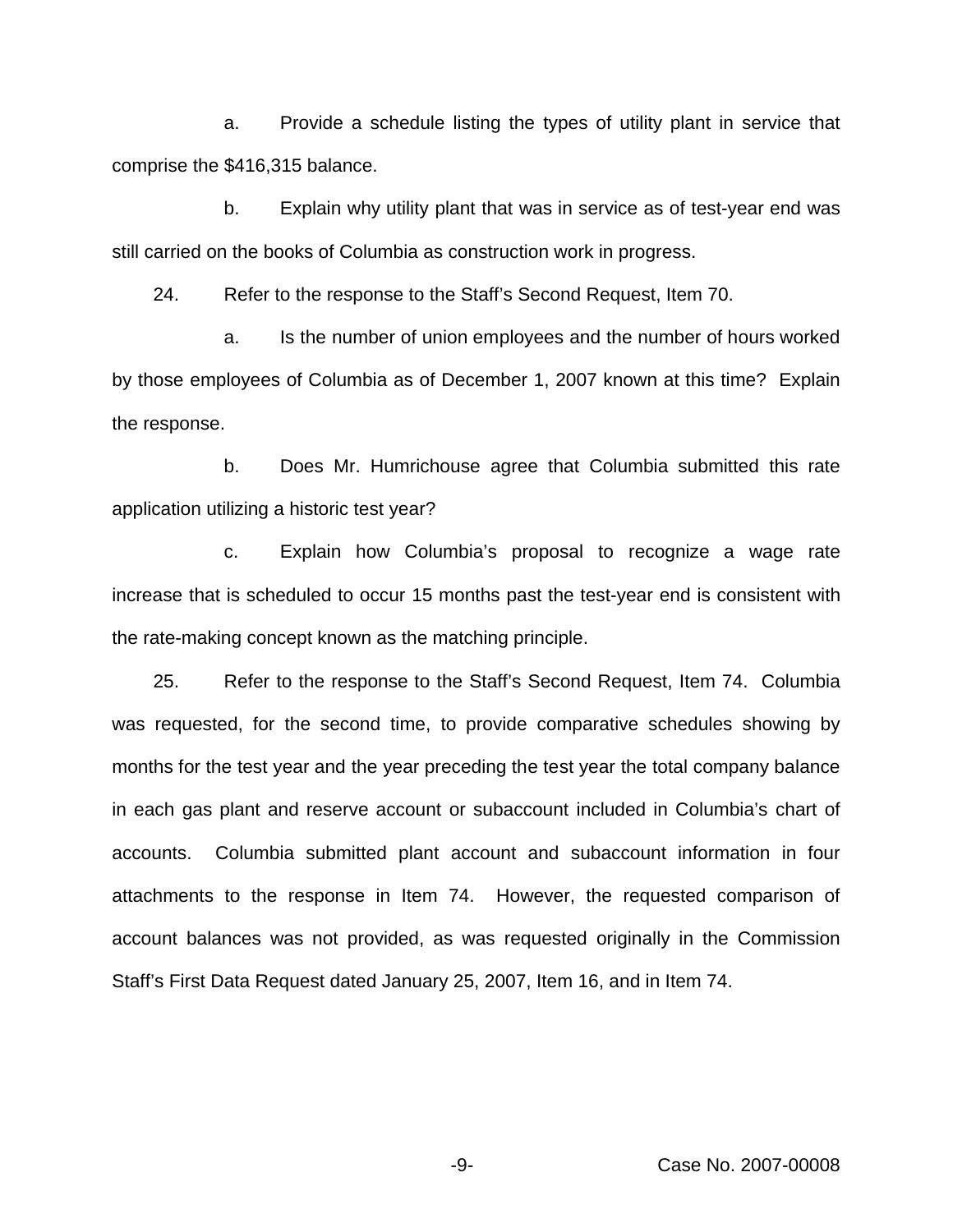a. Using the monthly ending balance data contained in the response to Item 74, prepare the comparison of gas plant and reserve accounts previously requested. Organize the data using the format attached to this data request.

b. Refer to the response to part (a) above. Using the " $12<sup>th</sup>$  Month" balances for the test year and the previous 12-month period, for each account where the change in the  $12<sup>th</sup>$  Month balance is at least 10 percent and \$500,000 or more, explain the reason(s) for the change in the account balance. The change in the balance can be either positive or negative.

26. Refer to the response to the Staff's Second Request, Item 77. Provide a schedule listing all lobbying expenses incurred during the test year that related to issues of workplace safety, customer rates, pipeline location requirements, and reducing customer risks.

27. Refer to the response to the Attorney General's First Data Request dated April 10, 2007 ("AG's First Request"), Item 7. Was Mr. Humrichouse aware that in previous rate cases utilizing the historic test year, the Commission has normally reflected the proposed adjustment to depreciation expense as an adjustment to the accumulated depreciation balance utilized in the calculation of the rate base? Explain the response.

28. Refer to the response to the AG's First Request, Item 9. Explain in detail the rationale behind Columbia's current accounting treatment for materials and supplies, which utilizes a miscellaneous deferred debit account. Indicate in this response if this accounting treatment is required by the Securities and Exchange Commission.

-10- Case No. 2007-00008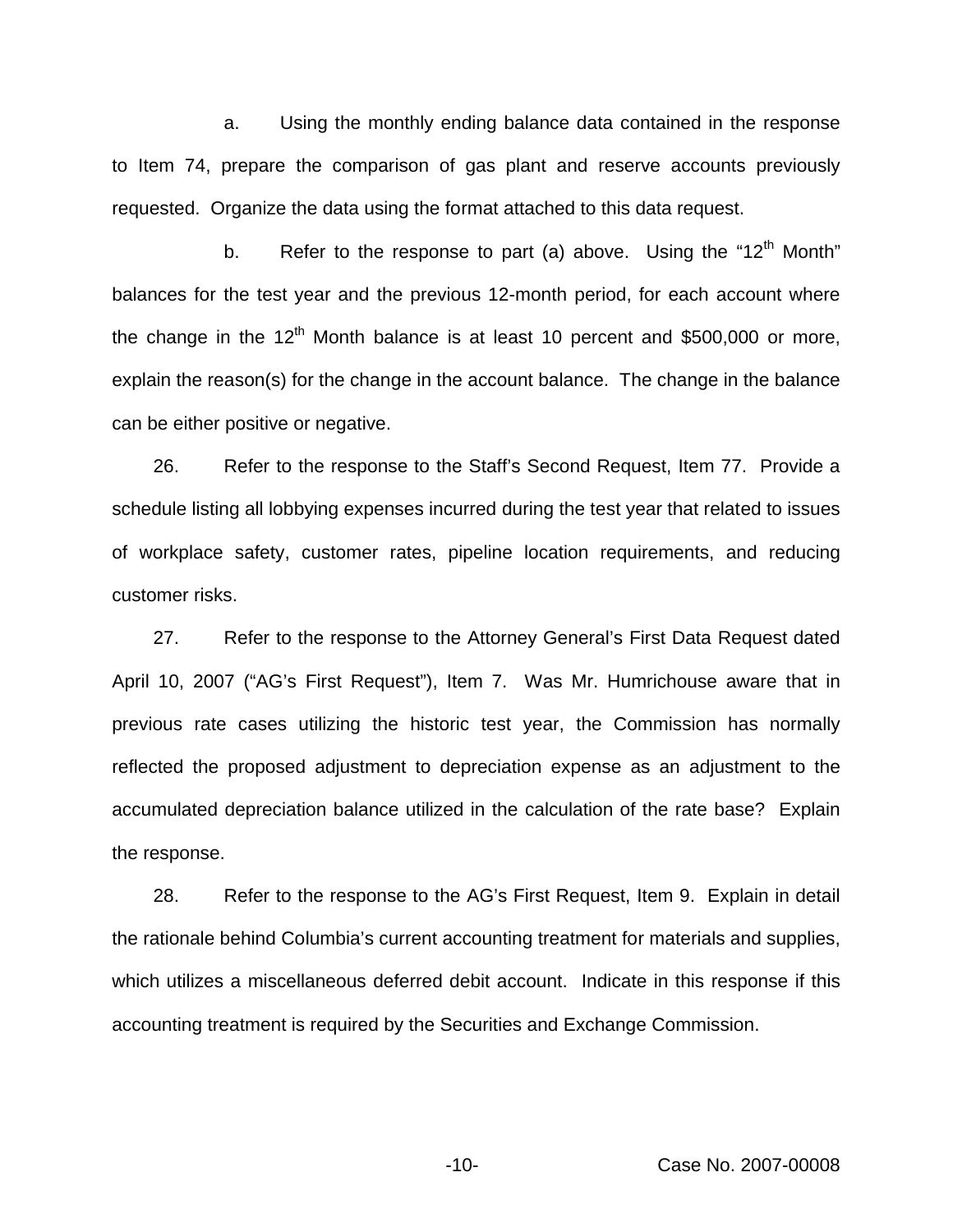29. Refer to the response to the AG's First Request, Item 12, Attachment 1. Explain the negative ending balance and average rate per decatherm in 2003, 2004, 2005 and 2007.

30. Refer to the response to the AG's First Request, Item 21. Columbia states that it estimated the "behavior" factor based on an expected decrease in occurrences if the proposed increase in miscellaneous revenue items is implemented.

a. When Columbia has increased its miscellaneous charges in past cases, did it experience a decrease in the occurrences of those charges?

b. If yes, provide the percentage decrease in the occurrences.

31. Refer to the response to the AG's First Request, Item 65. Explain in detail why the \$9,500 for charges relating to public and community relations and civil affairs should be included for rate-making purposes.

32. Refer to the response to the AG's First Request, Item 67. Based on the definitions of the American Gas Association ("AGA") functional cost centers, explain why an adjustment based on the budget percentages applicable to "Policy, Planning & Regulatory Affairs" and "Public Affairs" should not be made to reduce the test-year AGA dues expense for rate-making purposes.

33. Refer to the response to the Lexington-Fayette Urban County Government's First Data Request dated April 10, 2007, Item 13. Columbia provided a list of addresses for every location in Fayette County where a customer can go to pay a bill or have a question answered in a face-to-face setting.

a. Are these locations actually dedicated to Columbia business or are they other businesses that accept payments from Columbia customers?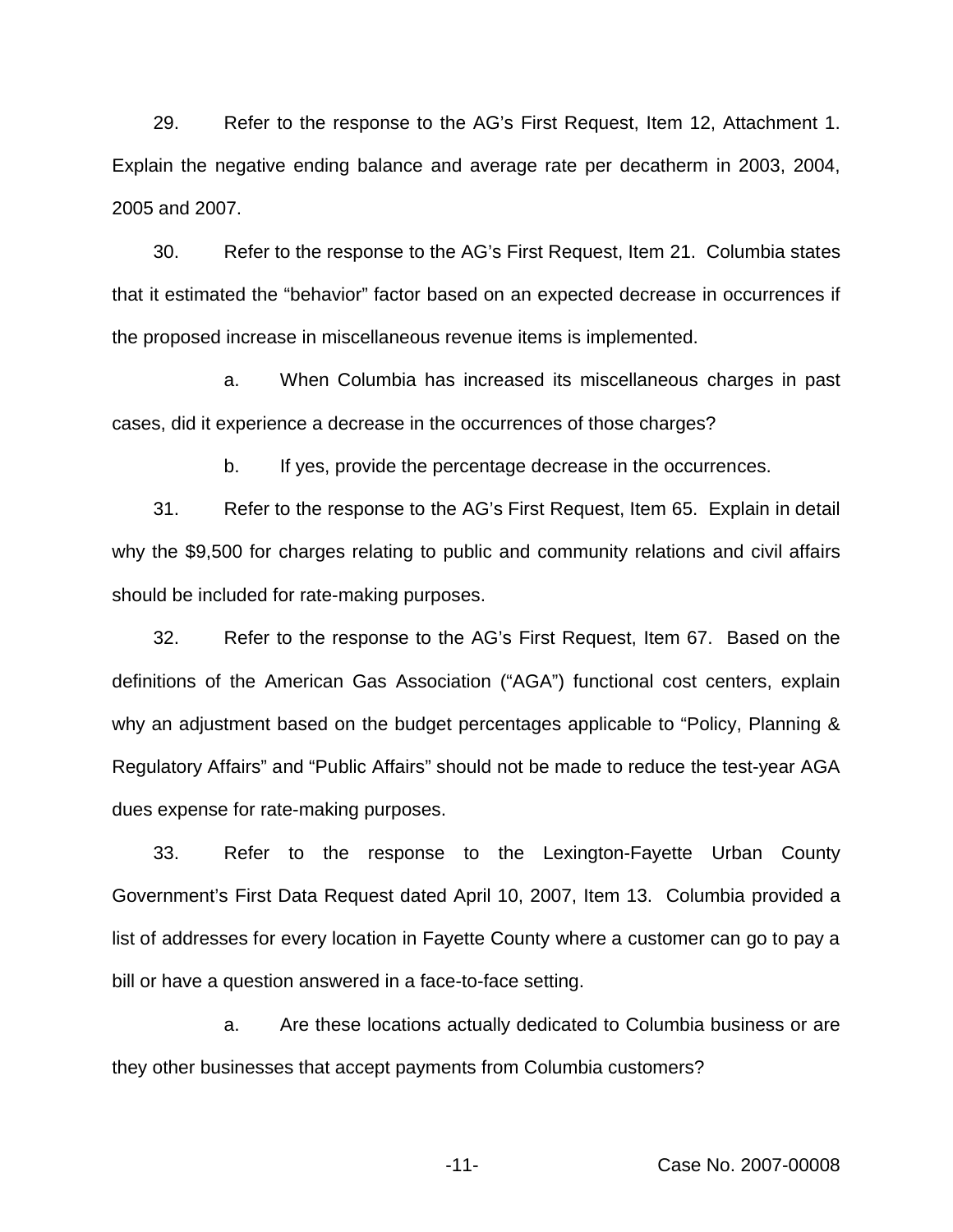b. If these locations are other businesses that accept payments from Columbia customers, describe the training the businesses receive in order to answer questions from Columbia customers.

**Beth O'Donnell Executive Director Public Service Commission** P. O. Box 615 Frankfort, KY 40602

DATED \_\_\_ May 8, 2007

cc: All Parties